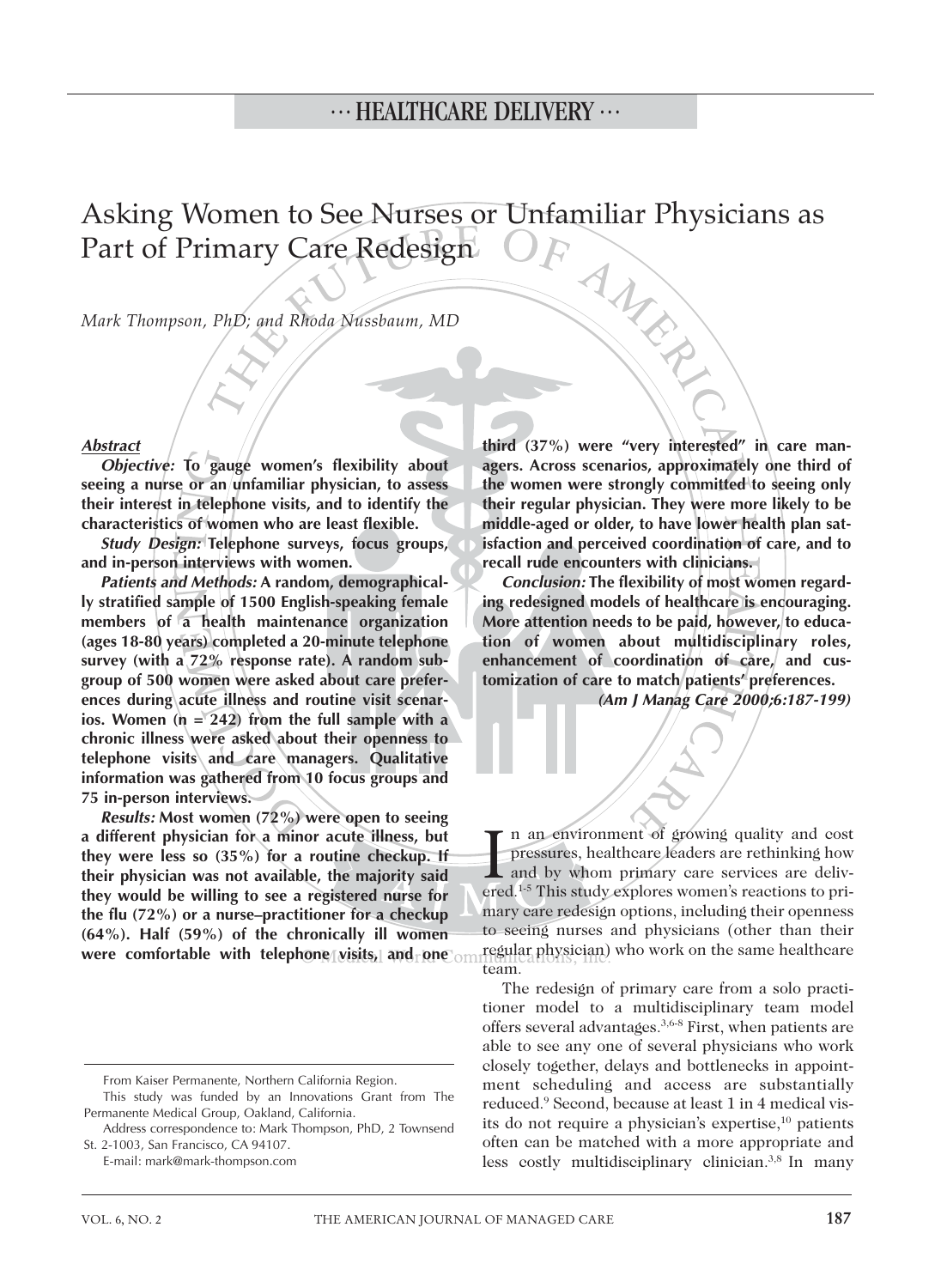cases, specially trained clinicians are equally or better prepared than physicians to address common patient issues, such as health educators for lifestyle changes,8 nurse–practitioners (NPs) for routine acute health problems,11-15 nurses for adherence problems,16-18 and psychologists for psychosocial concerns.3,19-21 Third, studies of multidisciplinary teams in Great Britain, the Veteran's Affairs medical system, and elsewhere have shown that well-coordinated teams can improve health outcomes, especially for chronically ill patients, who account for the vast majority of utilization.6,8,22,23

Nevertheless, it is unclear whether these changes in care delivery might unintentionally interfere with the benefits of a consistent relationship with a primary physician. Studies have found that patients are more satisfied with a medical visit<sup>24,25</sup> and more likely to share in medical decisions<sup>26-29</sup> when they see their regular physician. Patients who see the same physician for many years and establish positive rapport, trust, and good communications are more likely to adhere to recommended medication regimens, be satisfied with their care, enjoy better health outcomes, and have lower utilization and costs.18,24,30,31 Patients who switch or are forced to change providers are more likely to suffer problems associated with poor coordination.32,33

It is also unclear how patients and health plan members will react to new primary care systems and providers. With the so-called "consumer revolution" impacting healthcare and other industries, 34-37 assessing the public's preferences and addressing their concerns must be a central part of care redesign. Donald Berwick has argued that in the ideal redesign process "the customer is a partner, a co-architect of the future, and welcome at our table."38 Yet, outside of patient satisfaction surveys25,39-44 or asking patients to share in specific treatment decisions,45-49 patients' preferences about how care is delivered rarely have been studied. In healthcare, getting the input of women is especially important, because women play a primary role in coordinating care for their families<sup>50-52</sup> and account for most inpatient and outpatient utilization.53-55

This study consisted of a telephone survey asking a representative sample of female members of Kaiser Permanente (KP) in Northern California about their preferences for seeing either a nurse or an unfamiliar physician if their regular physician was not available. We examined these preferences in both acute and routine care scenarios. We also asked a sample of female members with one or more chronic illnesses whether they would be interested in being assigned a care manager or would accept a telephone visit with their physician instead of an in-person visit. The results include a quantitative description of different preferences, as well as qualitative feedback on these issues gathered through focus groups and interviews with women during medical visits.

### $\cdots$  METHODS $\cdots$

#### **Telephone Survey**

In July 1998, 1500 English-speaking women (ages 18-80 years) enrolled in KP's 2.9 millionmember health maintenance organization (HMO) in Northern California were interviewed by female professional interviewers for approximately 20 minutes over the telephone. This study focuses on subsamples (described below) drawn from this 1500 person survey. Calls were made at random from a list of current KP members. The structured surveys consisted of closed-ended questions with forcedchoice responses. Wording was developed based on input from preliminary focus groups with members and clinicians, as well as 5 pilot drafts of the survey. The full survey is available from the authors on request.

The interviews were stratified to ensure that the sample was representative of the overall KP membership in terms of age, ethnicity, and distribution across 6 geographic areas of our region. Up to 10 calls were made to each randomly selected phone number. Of the total number of women reached by phone, 72% agreed to participate. This rate is equal to or higher than that reported in most surveys.46,56,57 Most participants did not receive payment for the interviews. However, in order to optimize the response rate, 315 women who initially refused the interview were called back and offered a \$10 incentive to participate. As a result, 250 survey participants were women who initially refused but then completed the survey after receiving a follow-up call and an incentive payment. There were no significant demographic differences or differences in survey responses between final participants and interview refusers.

This study focused on 2 subsamples from the full 1500-member survey. First, a random subsample of 500 members were asked questions regarding preferences for care delivery. The demographic characteristics of this sample closely match the overall membership and are listed in Table 1. This sample also reflects the generally high member satisfaction and retention of KP. The 95% confidence intervals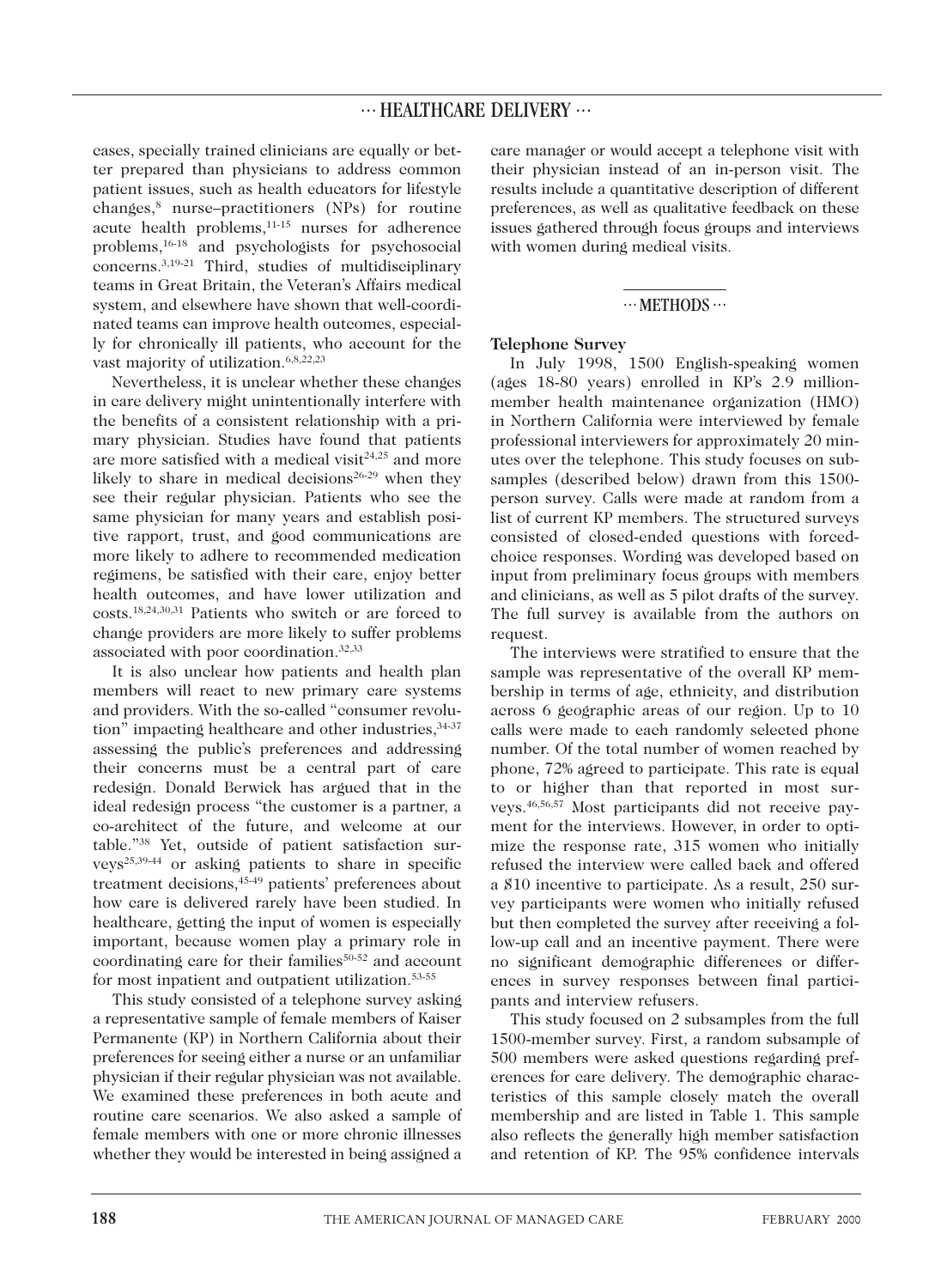### $\cdots$  SEEING NURSES OR UNFAMILIAR PHYSICIANS  $\cdots$

### for most questions were approximately ±4%. The second sample consisted of 242 women from the full 1500-woman sample who self-reported that they had one or more of the following chronic conditions: arthritis, cancer, diabetes, heart disease, congestive heart failure, high blood pressure, or hyperlipidemia. Demographic characteristics of this subgroup also are listed in Table 1.

#### **Data Analysis**

After descriptive analysis of women's reactions to the scenarios, reactions were also cross-tabulated with demographic, self-reported health, health plan satisfaction, and care experience subgroups (listed in Tables 1 and 2). Chi-square analysis (*P* < .01) was used to identify significant subgroup variations in reaction. To examine possible interaction effects among subgroups, we used CHAID (Chi-squared Automatic Interaction Detector) (SPSS, Inc., Chicago, IL) analysis. CHAID is a relatively new statistical package used to divide a population into segments that differ significantly in respect to a designated criterion or outcome. CHAID begins by dividing a population into two or more distinct groups based on the variable (eg, age, health plan satisfaction) that best or most significantly differentiates the outcome

|  |  |  | <b>Table 1.</b> Sample Demographics |  |  |  |  |
|--|--|--|-------------------------------------|--|--|--|--|
|--|--|--|-------------------------------------|--|--|--|--|

|                                | <b>Percent</b>                       |                                             |
|--------------------------------|--------------------------------------|---------------------------------------------|
| <b>Patient Characteristics</b> | Women in<br>General Sample (n = 500) | <b>Chronically Ill</b><br>Women $(n = 242)$ |
| Age $(y)$                      |                                      |                                             |
| $18 - 24$                      | 8                                    | 5                                           |
| 25-34                          | 16                                   | 8                                           |
| 35-44                          | 24                                   | 14                                          |
| 45-54                          | 26                                   | 26                                          |
| 55-64                          | 10                                   | 14                                          |
| 65-80                          | 16                                   | 33                                          |
| Ethnicity                      |                                      |                                             |
| Caucasian                      | 62                                   | 62                                          |
| African American               | 8                                    | 10                                          |
| Hispanic                       | 15                                   | 11                                          |
| Asian                          | 12                                   | 17                                          |
| Mixed race                     | 3                                    | $\mathbf{0}$                                |
| <b>Marital status</b>          |                                      |                                             |
| Married                        | 65                                   | 60                                          |
| Not married                    | 35                                   | 40                                          |
| <b>Education</b>               |                                      |                                             |
| Less than high school          | 7                                    | 6                                           |
| High school                    | 19                                   | 30                                          |
| College                        | 61                                   | 51                                          |
| Postgraduate                   | 13                                   | 13                                          |
| Income                         |                                      |                                             |
| Under \$20,000                 | 14                                   | 18                                          |
| \$20,000-\$39,000              | 27                                   | 28                                          |
| \$40,000-\$59,000              | 22                                   | 22                                          |
| \$60,000-\$74,000              | 14                                   | 12                                          |
| \$75,000-\$100,000             | 13                                   | 12                                          |
| Over \$100,000                 | 10                                   | 8                                           |
| <b>Health status</b>           |                                      |                                             |
| Excellent                      | 23                                   | 11                                          |
| Very good                      | 39                                   | 36                                          |
| Good                           | 25                                   | 29                                          |
| Fair                           | 11                                   | $20\,$                                      |
| Poor                           | $\overline{2}$                       | 4                                           |
| Health plan satisfaction       |                                      |                                             |
| High (8-10 rating)             | 60                                   | 62                                          |
| Medium (5-7 rating)            | 34                                   | 32                                          |
| Low (1-4 rating)               | 6                                    | 6                                           |
| Years in health plan           |                                      |                                             |
| Less than 3                    | 8                                    | 6                                           |
| $3 - 5$                        | 7                                    | 7                                           |
| $> 5-10$                       | 16                                   | 14                                          |
| $> 10-20$                      | 28                                   | 26                                          |
| $> 20+$                        | 41                                   | 47                                          |
|                                |                                      |                                             |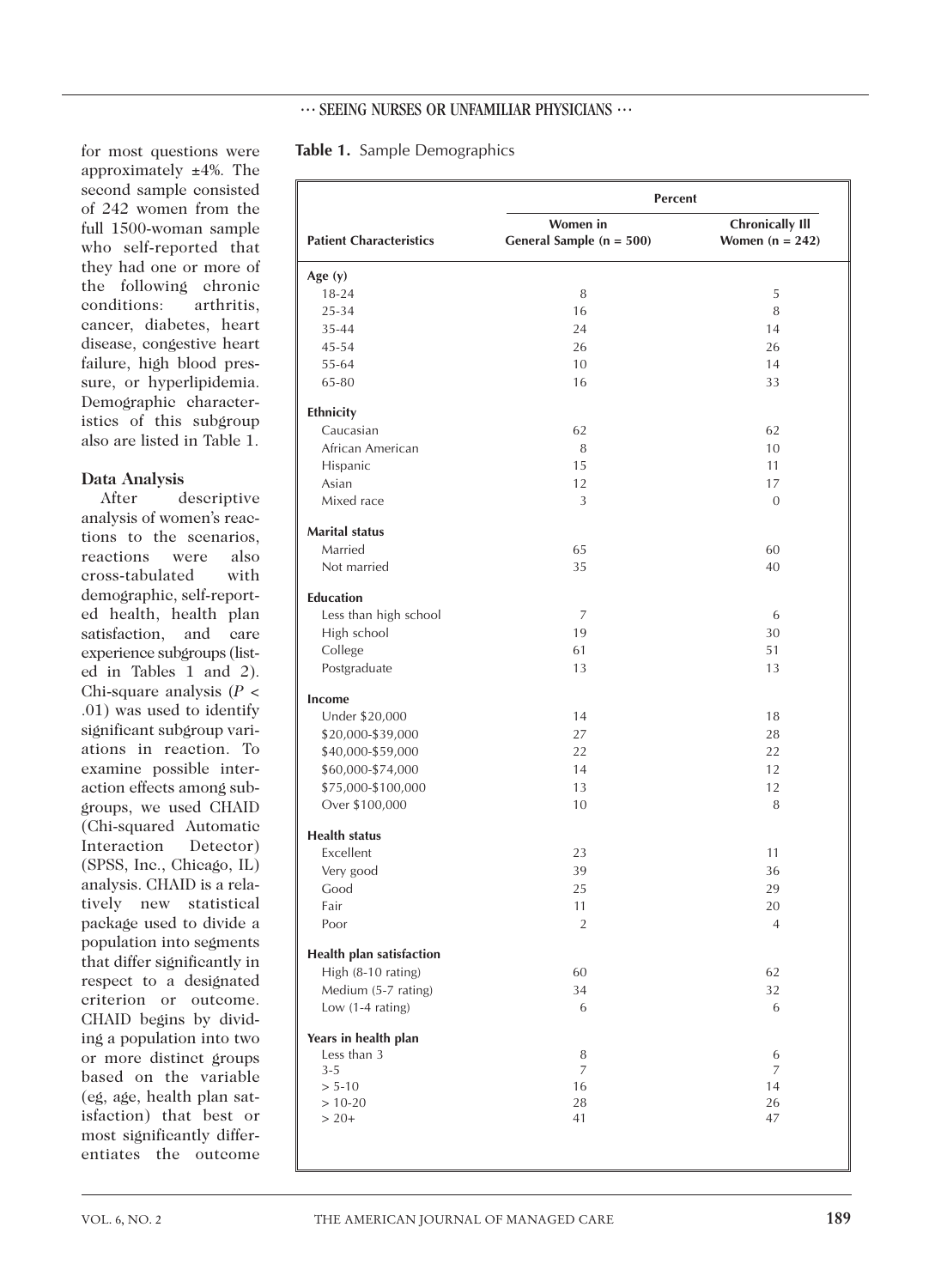variable (eg, preference to see a physician vs a nurse). It then splits each of these groups into smaller subgroups based on other predictor variables. This splitting process continues until no more statistically significant predictors  $(P < .01)$ can be found. The segments that CHAID identifies are mutually exclusive and exhaustive. In other words, the segments do not overlap and every member of the population belongs to only one segment.

#### **Qualitative Feedback**

We discussed care delivery options with 10 focus groups of women and 75 women via in-person interviews (from July to September 1998) as a way to collect in-depth qualitative feedback. The focus groups

**Table 2.** Differences in Patient Flexibility Regarding Providers by Age, Health Plan Satisfaction, and Care Experience\*

|                                                                               | Percent, Given an Acute Illness Scenario                                |                                                                                                                                          | Percent, Given a Routine Checkup Scenario                               |                                                   |  |
|-------------------------------------------------------------------------------|-------------------------------------------------------------------------|------------------------------------------------------------------------------------------------------------------------------------------|-------------------------------------------------------------------------|---------------------------------------------------|--|
| <b>Patient</b><br><b>Characteristics</b>                                      | <b>Women Who Must</b><br>See Their Regular MD<br>(Not an Unfamiliar MD) | <b>Women Who Must</b><br>See an MD<br>(Not an RN)                                                                                        | <b>Women Who Must</b><br>See Their Regular MD<br>(Not an Unfamiliar MD) | <b>Women Who Must</b><br>See an MD<br>(Not an NP) |  |
| Age $(y)$                                                                     |                                                                         |                                                                                                                                          |                                                                         |                                                   |  |
| Under 25                                                                      | 21                                                                      | 18                                                                                                                                       | 40                                                                      | 21                                                |  |
| 25-34                                                                         | 34                                                                      | 26                                                                                                                                       | 58                                                                      | 28                                                |  |
| 35-44                                                                         | 21                                                                      | 22                                                                                                                                       | 59                                                                      | 31                                                |  |
| 45-54                                                                         | 28                                                                      | 26                                                                                                                                       | 72                                                                      | 44                                                |  |
| 55-64                                                                         | 47                                                                      | 44                                                                                                                                       | 81                                                                      | 58                                                |  |
| $65+$                                                                         | 23                                                                      | 33                                                                                                                                       | 65                                                                      | 31                                                |  |
|                                                                               |                                                                         | $\chi^2$ = 14.5 (df = 5), P < .05 $\chi^2$ = 11.5 (df = 5), P < .05 $\chi^2$ = 16.4 (df = 5), P < .01 $\chi^2$ = 20.6 (df = 5), P < .001 |                                                                         |                                                   |  |
| Overall health plan<br>satisfaction                                           |                                                                         |                                                                                                                                          |                                                                         |                                                   |  |
| High (8-10 rating)                                                            | 26                                                                      | 27                                                                                                                                       | 60                                                                      | 31                                                |  |
| Medium (5-7 rating)                                                           | 31                                                                      | 26                                                                                                                                       | 70                                                                      | 42                                                |  |
| Low $(1-4$ rating)                                                            | 33                                                                      | 56                                                                                                                                       | 78                                                                      | 48                                                |  |
|                                                                               |                                                                         | $\chi^2 = 1.3$ (df = 2), NS $\chi^2 = 10.4$ (df = 2), P < .01 $\chi^2 = 5.9$ (df = 2), P < .05 $\chi^2 = 6.6$ (df = 2), P < .05          |                                                                         |                                                   |  |
| Staff or clinician<br>rudeness in past<br>$2$ years <sup><math>†</math></sup> |                                                                         |                                                                                                                                          |                                                                         |                                                   |  |
| <b>Experienced rudeness</b>                                                   | 30                                                                      | 33                                                                                                                                       | 76                                                                      | 45                                                |  |
| No rudeness                                                                   | 27                                                                      | 26                                                                                                                                       | 60                                                                      | 33                                                |  |
|                                                                               |                                                                         | $\chi^2 = .5$ (df = 1), NS $\chi^2 = .1$ (df = 1), NS $\chi^2 = 6.9$ (df = 1), P < .01 $\chi^2 = 3.9$ (df = 1), P < .05                  |                                                                         |                                                   |  |
| Care coordination <sup>#</sup>                                                |                                                                         |                                                                                                                                          |                                                                         |                                                   |  |
| Well coordinated                                                              | 25                                                                      | 27                                                                                                                                       | 61                                                                      | 32                                                |  |
| They forget                                                                   | 39                                                                      | 31                                                                                                                                       | 72                                                                      | 48                                                |  |
|                                                                               |                                                                         | $\chi^2 = 6.9$ (df = 1), P < .01 $\chi^2 = .5$ (df = 1), NS $\chi^2 = 4.1$ (df = 1), P < .05 $\chi^2 = 7.1$ (df = 1), P < .01            |                                                                         |                                                   |  |

 $MD = physical; RN = registered nurse; NP = nurse-practioner; NS = not significant.$ 

\*The columns in this table represent 4 sets of options presented to participants (2 given an acute illness and 2 given the need for a routine visit). Each row represents the percentage of women in the particular subgroup who picked the option listed in the column heading. The chi-square tests compare those picking the option versus those picking the opposing option.

† Rudeness question: "Has a doctor, nurse, medical assistant, or other staff person at Kaiser said something to you that was rude, insensitive, or made you feel uncomfortable in the past 2 years?"

‡ Coordination question: "When you go to see Kaiser doctors, do you feel like they are keeping track of the medications or treatments you need or does it seem like they forget your healthcare needs and what happened at earlier visits?"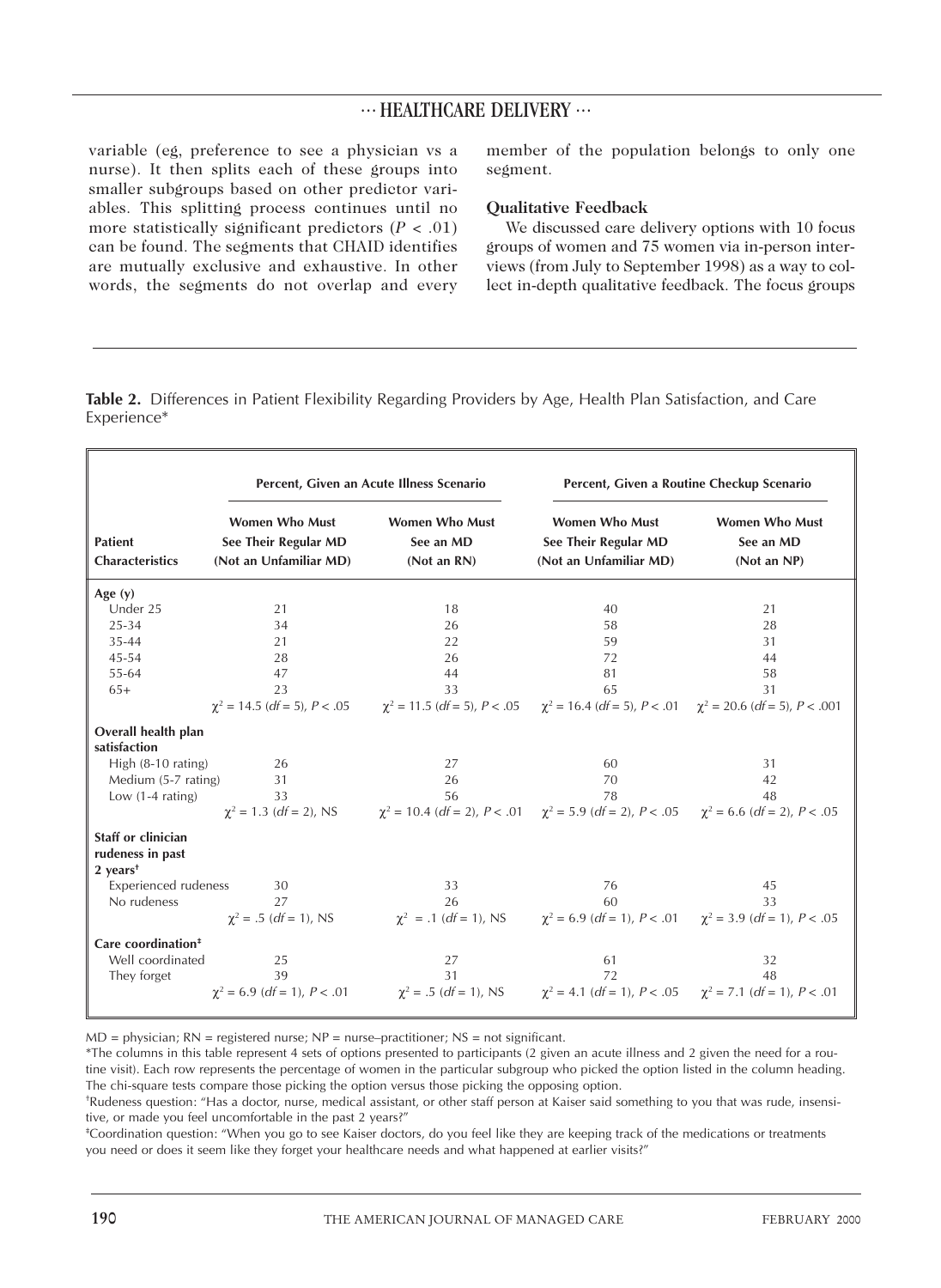## $\cdots$  SEEING NURSES OR UNFAMILIAR PHYSICIANS  $\cdots$

included 3 general population groups of mixed age and ethnicity; 3 separate focus groups with young, middle-aged, and older women; and 4 ethnic/cultural focus groups (with African-American women, primarily Spanish-speaking women, primarily Cantonese-speaking women, and lesbian/bisexual women). Focus groups included 8 to 10 participants, resulting in a total of 92 female participants.

We also conducted 75 "experiential" interviews, in which women were interviewed by telephone the night before a medical visit and then interviewed inperson before and after their medical visit. The female interviewers used a semistructured interview schedule to capture members' experiences, impressions, and opinions during either a routine gynecology visit ( $n = 27$ ) or a routine medical visit  $(n = 48)$  at 6 medical centers. Ninety percent of the women invited at random from appointment schedules agreed to participate.

The goals of the qualitative methods were (1) to test whether members had similar reactions in the less formal contexts of focus groups and visit interviews and (2) to include open-ended responses to illustrate the alternative points of view described in the survey. Additional information on the methods and results are available from the authors.

#### $\cdots$  RESULTS $\cdots$

### **Women's Role in Healthcare Decisions**

Most women had been in for a medical visit in the past year (92%), and over half (59%) had taken a family member to a medical appointment in the past year. One in five women (21%) said she regularly took care of a family member or friend who had an ongoing health problem or disability. Of married women, 69% said they kept track of their spouse's appointments and screening tests. In our membership, most women were either the primary decision maker about health plan choice (54%) or shared this responsibility equally with a spouse or family member (38%). In fact, only 8% said someone else was the primary decision maker.

**Figure 1.** Preferences for an Acute Visit When Sick With the Flu or a Sore Throat

Would it be important for you to see your regular doctor or would it be okay for you to see a *different* doctor who works closely with your doctor on the same healthcare team? ( $n = 500$ )

Imagine that your regular doctor's schedule is filled up. The appointment clerk offers to schedule an appointment with a *registered nurse.* Would you see the nurse who is specially trained to help with flus or would you ask to see a physician instead? ( $n = 492$ )



**Physician 28%**



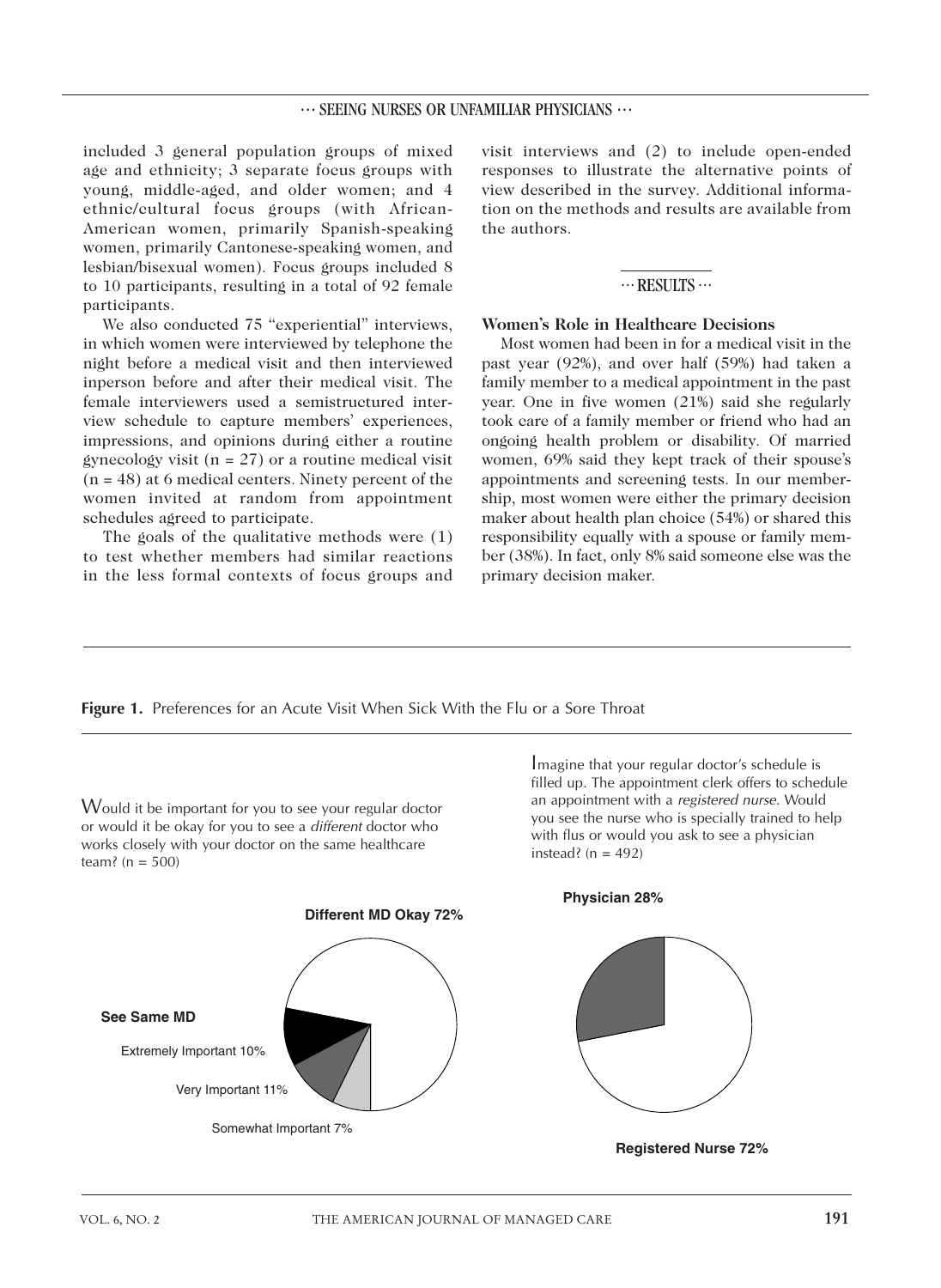#### **Knowledge of Nurse–Practitioners**

Over half (59%) of the women surveyed said they knew the difference between an NP and a registered nurse (RN) in terms of education and responsibilities. The remaining either did not know the difference (30%) or had never heard of an NP (11%). Collegeeducated women were significantly more likely to say they understood an NP's role and education (66%) than were women with a high school education or less (44%) ( $\chi^2$  = 37.98 [*df* = 1], *P* < .001). A substantial number of women, especially those who were not native English speakers, thought an NP had less education than an RN, concluding that the NP was still "practicing." Participants were read a brief definition of RN and NP roles to ensure a common definition for the following care scenarios.

#### **Acute Versus Routine Visits**

When asked whether "in general, is seeing your *same* doctor *every visit* important or not important to you," the vast majority of women said it was either very important (73%) or somewhat important (16%), with only 11% saying it was not important. To explore whether this preference might vary depend-

ing on the situation, we asked women to consider 2 specific scenarios.

As outlined in Figure 1, if faced with the flu or a sore throat, most women (72%) said they would be comfortable with a different doctor (working on the same team as their regular doctor), and most (72%) would accept seeing a specially trained RN. In contrast, most women (65%) preferred to see their regular physician for a checkup or routine visit, with only one third (35%) open to seeing another physician (Figure 2). Yet if their physician was not available, most (64%) were open to seeing an NP specially trained to do checkups.

#### **Qualitative Feedback**

We presented the same scenarios to 10 focus groups of women and discussed them indepth with 75 women as part of experiential interviews during routine medical visits. We also asked broader questions about the possibility of seeing multidisciplinary clinicians (behavioral medicine specialist, health educator, physical therapist) in primary care in addition to or instead of a traditional physician visit.

The experiential interviews allowed us to test reactions within the context of a specific medical

**Figure 2.** Preferences for a Routine Checkup Including a Brief Physical Exam and Review of Medications

Would it be important for you to see your regular doctor for the checkup or would it be okay for you to see a *different* doctor who works closely with your doctor on the same healthcare team? ( $n = 498$ )

If your regular doctor's schedule is filled up, would you see a *nurse–practitioner* who works closely with your doctor and is specially trained to do physicals and checkups or would you ask to see a physician instead? (n = 500)

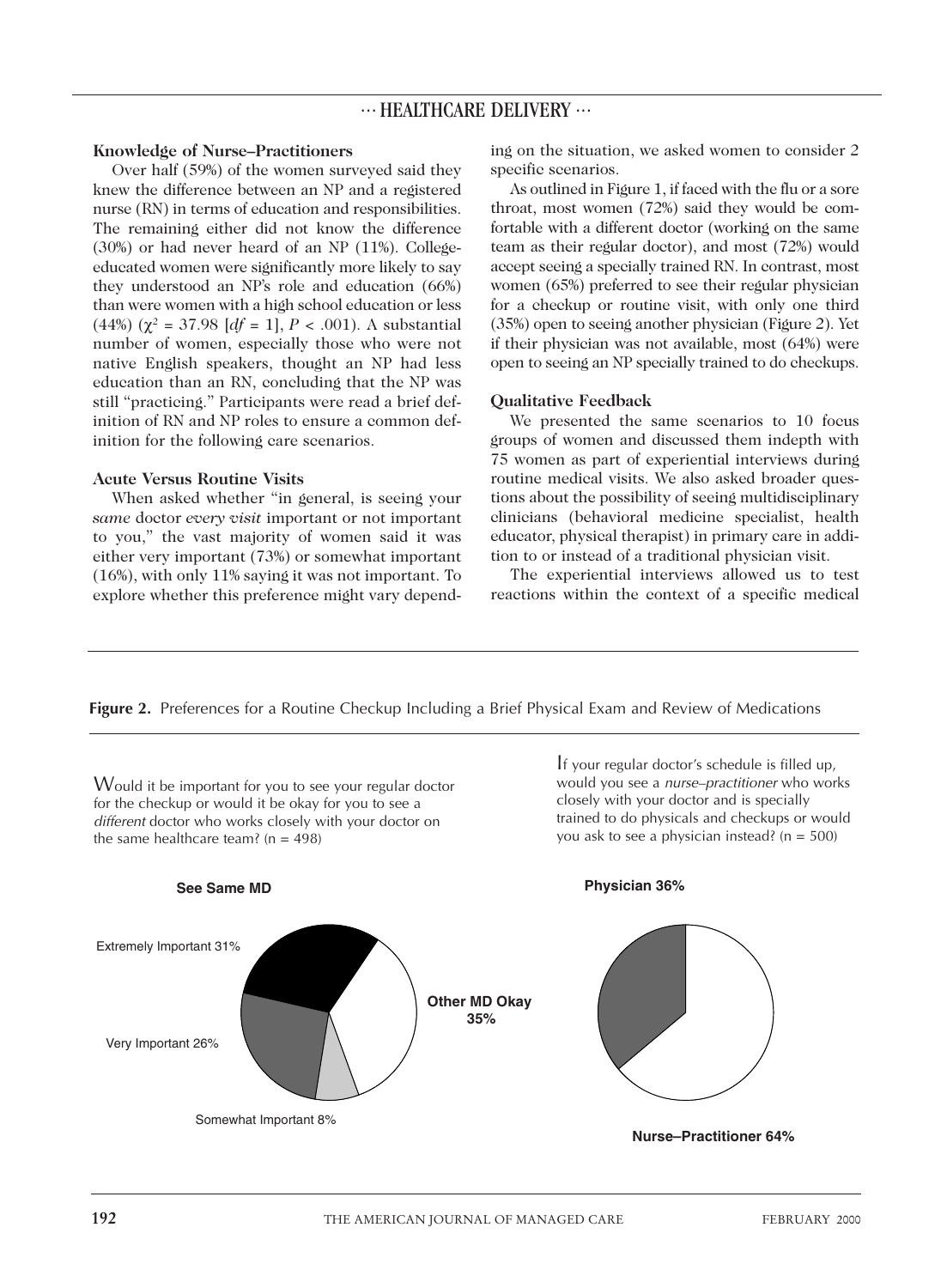#### ... SEEING NURSES OR UNFAMILIAR PHYSICIANS ...

visit. Half of the women (39/75) said they would have been comfortable seeing a different physician, rather than their regular physician, for their current visit. When interviewers described the possibility of seeing multidisciplinary clinicians, one third (23/75) of the women said that seeing a health educator, behavioral medicine specialist, or physical therapist would have been helpful for their current visit.

In both the focus groups and the experiential interviews, women's reactions were divided into 3 points of view: (1) women who were very open to a multidisciplinary team model and did not think it was necessary to see their regular physician, or any physician for that matter; (2) women who were open to multidisciplinary care and somewhat flexible in seeing other physicians but still wanted a connection with their personal physician; and (3) women who were strongly committed to seeing regular physician(s) and would only see other clinicians in addition to, not instead of, their physician. Table 3 lists sample quotations from women with these different viewpoints.

## **Women With Flexible vs Traditional Preferences**

Four factors, 1 demographic and 3 related to prior care experiences, significantly differentiated participants' flexibility. Table 2 presents the 4 scenario

| Table 3. Comments About Multidisciplinary Team Care |  |
|-----------------------------------------------------|--|
|                                                     |  |

| Women Very Open to Seeing Different MDs<br>and Multidisciplinary Team Clinicians                                                                                                                                                                                                                                                                                                                                                                                                                                                                                                                                                                                                                                                                                                                                                                                                                                                                                                                                                                                                                                                                                                                                                                                       | <b>Women Open to Multidisciplinary Care</b><br>but Who Want Connection to Their MD                                                                                                                                                                                                                                                                                                                                                                                                                                                                                                                                                                                                                                                                                                                                                                                                                                                                                                                                                                                                                                                                                                                                                                                                                                                                                 | <b>Women Committed to Traditional</b><br><b>Solo Practitioner Model</b>                                                                                                                                                                                                                                                                                                                                                                                                                                                                                                                                                                                                                                                                                                                                                                                                                                                                                                                                                                                                                                                                                                                                                                 |  |
|------------------------------------------------------------------------------------------------------------------------------------------------------------------------------------------------------------------------------------------------------------------------------------------------------------------------------------------------------------------------------------------------------------------------------------------------------------------------------------------------------------------------------------------------------------------------------------------------------------------------------------------------------------------------------------------------------------------------------------------------------------------------------------------------------------------------------------------------------------------------------------------------------------------------------------------------------------------------------------------------------------------------------------------------------------------------------------------------------------------------------------------------------------------------------------------------------------------------------------------------------------------------|--------------------------------------------------------------------------------------------------------------------------------------------------------------------------------------------------------------------------------------------------------------------------------------------------------------------------------------------------------------------------------------------------------------------------------------------------------------------------------------------------------------------------------------------------------------------------------------------------------------------------------------------------------------------------------------------------------------------------------------------------------------------------------------------------------------------------------------------------------------------------------------------------------------------------------------------------------------------------------------------------------------------------------------------------------------------------------------------------------------------------------------------------------------------------------------------------------------------------------------------------------------------------------------------------------------------------------------------------------------------|-----------------------------------------------------------------------------------------------------------------------------------------------------------------------------------------------------------------------------------------------------------------------------------------------------------------------------------------------------------------------------------------------------------------------------------------------------------------------------------------------------------------------------------------------------------------------------------------------------------------------------------------------------------------------------------------------------------------------------------------------------------------------------------------------------------------------------------------------------------------------------------------------------------------------------------------------------------------------------------------------------------------------------------------------------------------------------------------------------------------------------------------------------------------------------------------------------------------------------------------|--|
| Any doctor is okaywhoever can get<br>my needs met soonest."<br>$\blacksquare$ "The nurse-practitioner is able to<br>spend more time with me than<br>my doctor."<br>$\blacksquare$ "If I'm sick just take care of me. I<br>trust you to make sure I'm seeing<br>somebody that's qualified."<br>■ "Nurses are more likely to have<br>women's health issues in mind."<br>$\blacksquare$ "I haven't seen my doctor in a long<br>time. I always see a nurse. That's fine<br>with me."<br>■ "HMOs are middle-cost healthcare. I<br>know I can't always see expensive<br>doctors."<br>■ "I'm just worried you are going to limit<br>how often I can see this behavioral<br>medicine person or the health<br>educator. I bet they're going to be<br>very busy."<br>■ "When I have a problem. I want to see<br>somebody. Whoever can help. The<br>faster the better!"<br>People worry way too much about<br>waiting to see their regular<br>doctorlike this person is magic."<br>$\blacksquare$ "I'd especially like it if I can create my<br>own team. Right now I could see one<br>of any 100 doctors. If you narrow<br>that down to 4, that's great."<br>"If I want to talk about diet and exer-<br>cise, I don't want to see a doctor. They<br>don't know much about that." | "I'd like to see a behavioral medicine<br>person to talk about how my<br>emotions are affecting my blood<br>pressure."<br>"If the nurse tells me to drop units of<br>insulin, I'll still call and check with<br>the doctor."<br>$\blacksquare$ "It really depends on the person. There<br>are some nurses and social workers<br>I trust more than doctors."<br>$\blacksquare$ "I like this [team] idea, but I'm<br>assuming the doctor is going to keep<br>up with all the pieces and know the<br>big picture."<br>$\blacksquare$ "If nurses and others can get every-<br>thing in line first, my visit with my<br>doctor can go a lot faster."<br>$\blacksquare$ "It all depends on if they [the doctor(s)]<br>know what's going on."<br>Kaiser needs to really listen to me<br>when I say "this time I need to spend<br>10 minutes with my doctor." Other<br>times I may say "2 minutes is fine."<br>"I'm fine going directly to the team<br>member first. I don't need to go<br>through my doctor. But I want to end<br>it all up with my doctor."<br>"What if I don't like the doctors on the<br>m.<br>team? I'd want to pick a few doctors<br>and nurses that I prefer to see."<br>$\blacksquare$ "I can see this [model working] for<br>certain types of visits, like seeing a<br>physical therapist for back pain, as<br>long as it's not for every visit." | "If I don't see my regular doctor,<br>I'll just get the runaround and have<br>to come back."<br>"My regular doctor knows my history.<br>I'm comfortable with her."<br>$\blacksquare$ "I had an appointment with my<br>doctor, but ended up seeing a<br>nurse-practitioner. I didn't like that.<br>I wanted to hear what was going on<br>from my doctor."<br>■ "I don't want just hello and goodbye<br>from my doctor. When I go [to my<br>doctor] I usually have a serious<br>problem."<br>$\blacksquare$ "The concept is great. It all depends<br>on how it's executed. The clinic<br>usually can't make sure my chart is<br>there. Am I suppose to believe they<br>can get my chart and information to<br>3 different people?"<br>This [team approach] sounds like<br>way too much waiting for me."<br>$\blacksquare$ "A few minutes is not going to be<br>enough time for me with my doctor<br>Ten minutes right now isn't enough,<br>but it's 3 times as much as what<br>you're talking about."<br>"I'd have to see it in action for a<br>ш<br>while before I'd want to try it. Let<br>the younger people be the guinea<br>pigs."<br>This new system sounds like I'll only<br>see my doctor when things are really,<br>really bad." |  |
|                                                                                                                                                                                                                                                                                                                                                                                                                                                                                                                                                                                                                                                                                                                                                                                                                                                                                                                                                                                                                                                                                                                                                                                                                                                                        |                                                                                                                                                                                                                                                                                                                                                                                                                                                                                                                                                                                                                                                                                                                                                                                                                                                                                                                                                                                                                                                                                                                                                                                                                                                                                                                                                                    |                                                                                                                                                                                                                                                                                                                                                                                                                                                                                                                                                                                                                                                                                                                                                                                                                                                                                                                                                                                                                                                                                                                                                                                                                                         |  |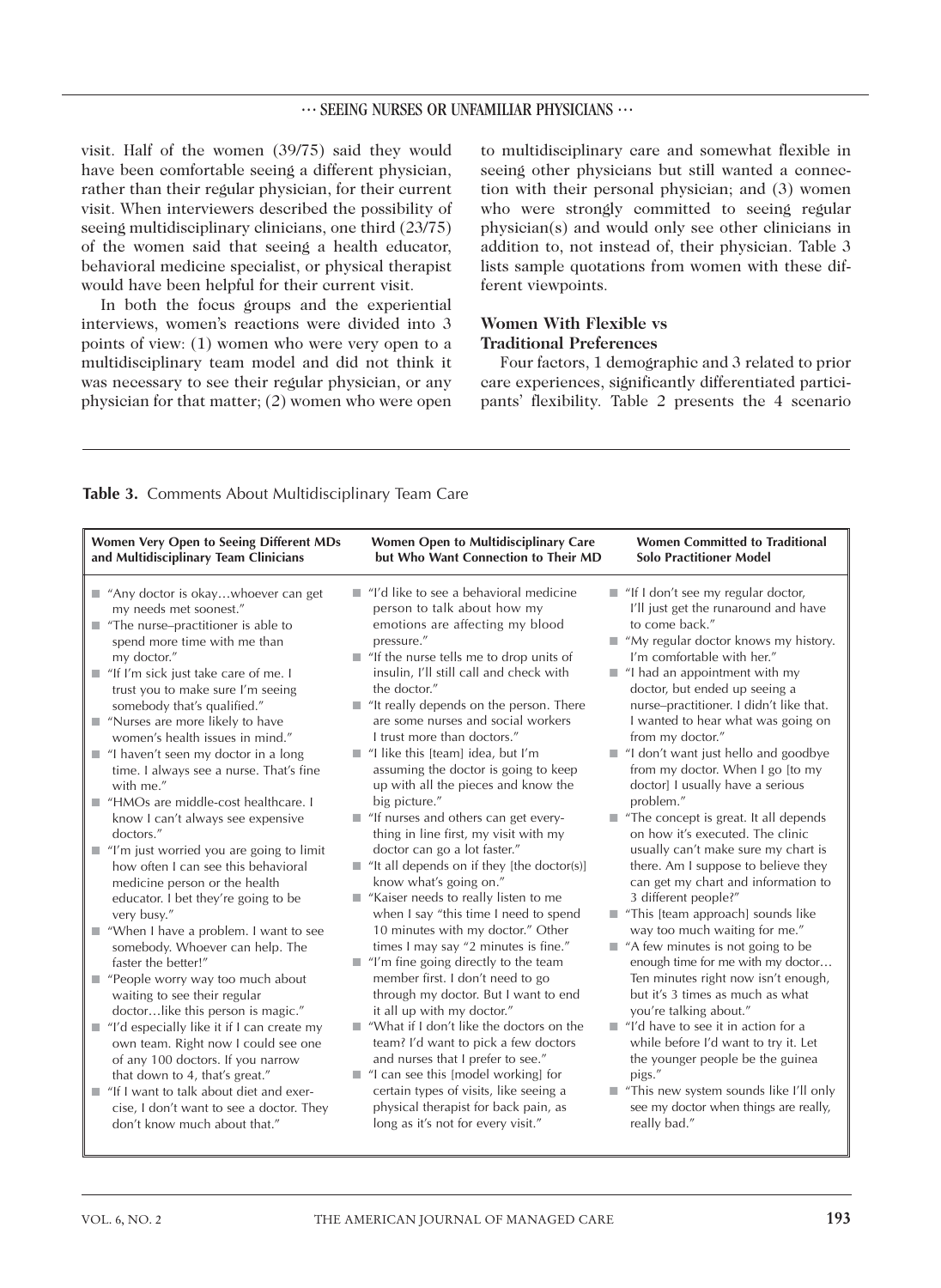

**Figure 3.** Subgroup Differences in Openness to Seeing a Different or Unfamiliar Physician for a Checkup

**Figure 4.** Subgroup Differences in Openness to Seeing a Nurse–Practitioner for a Checkup



and the percentage of women in the demographic and care experience subgroups (listed in rows) who insisted on seeing their regular physician or a physician rather than a nurse. First, across all scenarios, older women (especially those age 55-64 years) stood out as being least open to seeing an unfamiliar physician or seeing either an RN or NP. Next, in 3 of the 4 scenarios, lack of flexibility was related to having low overall health plan satisfaction and perceiving that care was poorly coordinated (ie, those women agreed with the statement, "It seems like they [Kaiser doctors] forget my healthcare needs and what happened at earlier visits"). Finally, women who said "a doctor, nurse, medical assistant, or staff person at Kaiser said something to me that was rude, insensitive, or made me feel uncomfortable in the past 2 years" were significantly less likely to be open to seeing an unfamiliar physician or NP in the checkup scenario. Other factors (education, ethnicity, income, health status, length of membership, history of seeing an NP for a medical visit, whether or not women see a regular physician) did not differentiate preferences.

options (listed in columns)

Taken together, these small but statistically significant trends point to a cluster of characteristics (middle to older age, low satisfaction, not seeing care as well coordinated, and recalling rude encounters with clinicians and staff) that may lead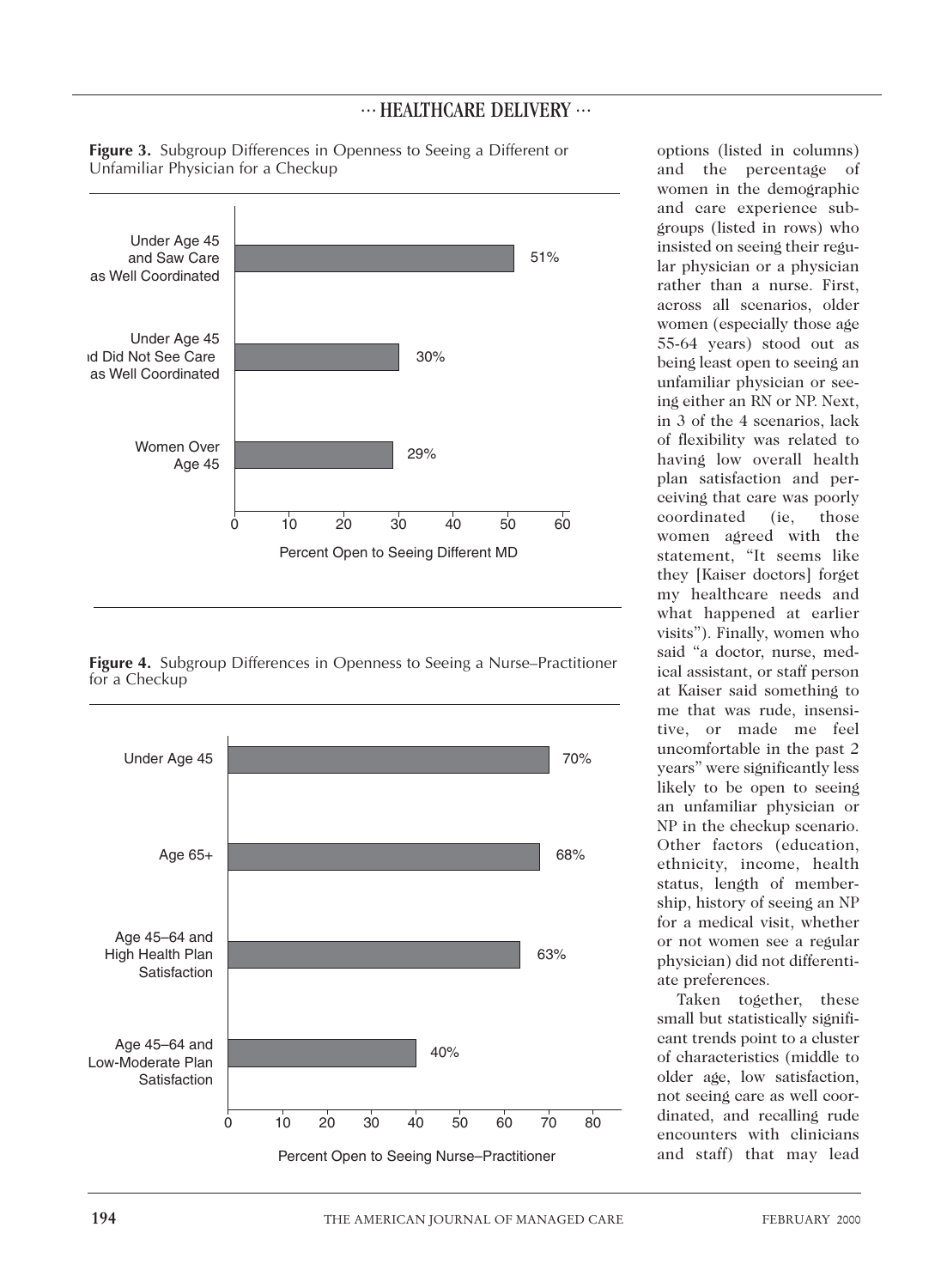women to be more cautious about seeing an unfamiliar physician or nonphysician providers. For the routine checkup scenario (but not the acute illness scenario), we also noted interaction effects among factors that further heightened individual differences in flexibility.

As outlined in Figure 3, openness to seeing an unfamiliar physician differed by age ( $\chi^2$  = 11.4 [*df* = 1],  $P < .01$ ) and, among women under age 45, by perceived coordination of care ( $\chi^2$  = 9.9 [*df* = 1], *P* < .01). Women were most likely to be open to seeing an unfamiliar physician for a checkup if they were under age 45 and saw care as well coordinated (51% open) and least likely to be flexible if they were over age 45 (29%) or under age 45 but did not see care as well coordinated (30%).

As outlined in Figure 4, openness to seeing an NP for a checkup differed by age group ( $\chi^2$  = 16.6,  $[df = 2]$ ,  $P < .01$ ), and, among women age 45-64, by levels of health plan satisfaction ( $χ² = 9.8$  [ $df = 1$ ], *P* < .01). Taken together, women under age 45 were most open to seeing an NP (70%), and women age 4564 with low-moderate satisfaction were least likely to be open to seeing an NP (40%).

#### **Reactions to Disease Management Options**

As outlined in Figure 5, women with one or more chronic conditions had mixed reactions to the option of having some medical visits by telephone or being assigned a care manager. Half (50%) of chronically ill women were comfortable with a telephone visit as it was described, and one third (35%) were "very interested" in being assigned to a care manager. Yet one half to two thirds were either ambivalent or not comfortable with these options. Table 4 lists sample quotations from women who discussed these options in focus groups or experiential interviews. No demographic or health factors differentiated women with different preferences, with one exception. Views of coordination of care and reactions to telephone visits were significantly related ( $\chi^2$  = 9.7  $[df = 2]$ ,  $P < .01$ ). Among women who saw their care as coordinated, two thirds (69%) were comfortable with telephone visits. In contrast, among women

**Figure 5.** Reaction to Disease Management Options in Women With One or More Chronic Diseases

Kaiser is planning to give patients with conditions like yours the choice of having some medical visits over the telephone rather than coming in for a visit. You could ask questions, talk about your medications or diet, and other issues. For something that required you to see your doctor in person, you would make an appointment, as usual. Would you feel comfortable having some of your medical visits over the telephone? ( $n = 242$ )

Kaiser offers a program where people with your condition are assigned a nurse or pharmacist who helps you plan and organize all areas of your care and helps coordinate the care you receive from different doctors or other professionals. This person is called a care manager. Is this something that would interest you? (n = 244)

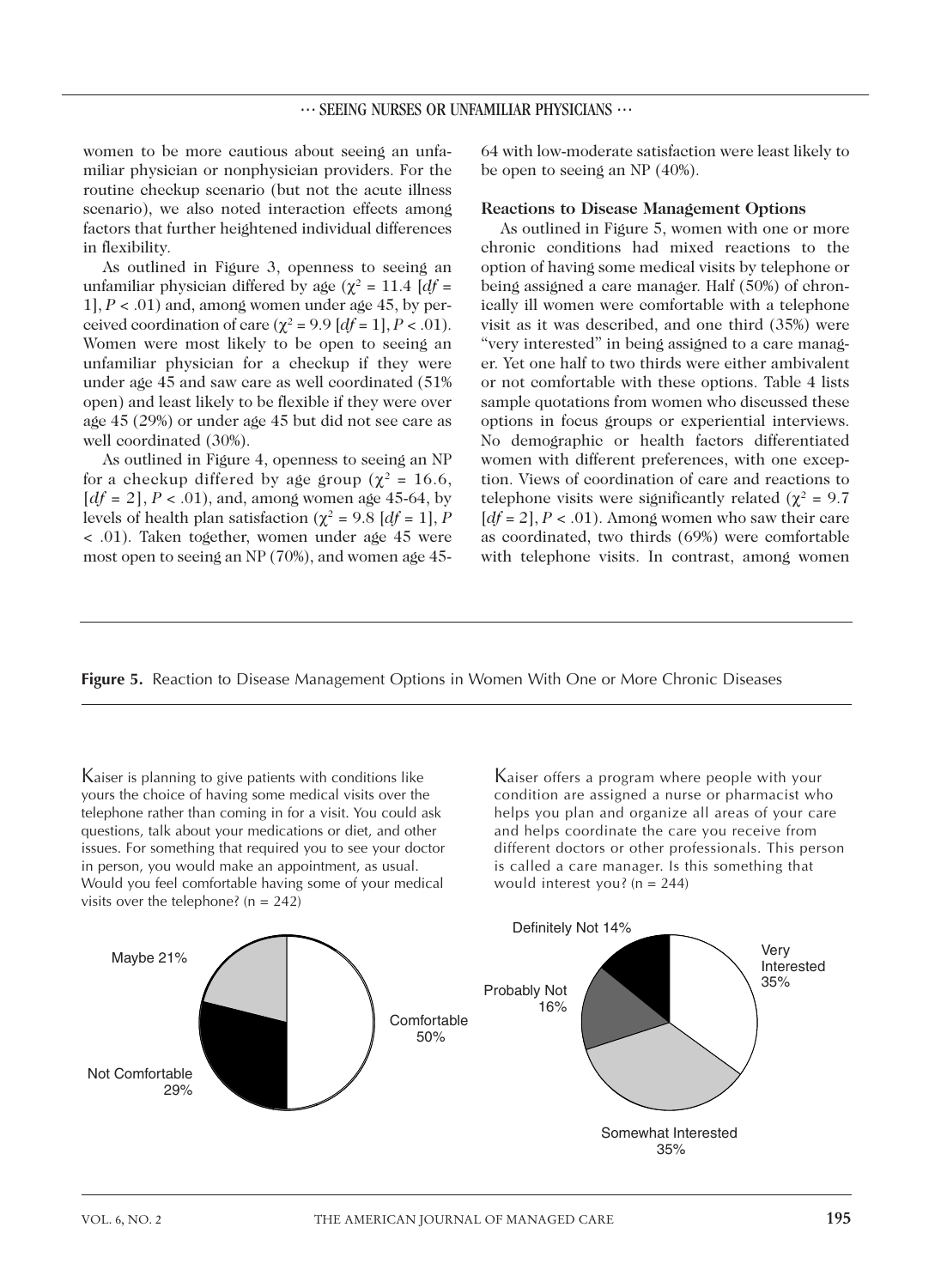who did not see their care as well coordinated, only half (47%) were fully comfortable with this option.

#### $\cdots$  DISCUSSION  $\cdots$

Although most women say it is important for them to see their regular physician at medical visits,<sup>1</sup> most women in our HMO study were willing to be flexible about which clinician they saw depending on the situation and context of the visit. In general, women were most likely to be open to seeing a different physician during a minor acute illness (flu or sore throat) and least likely to be open to seeing a different physician when the visit involved a routine checkup and medication review. If their physician was not available, two thirds of the women said they would be willing to see a nurse specially trained to treat the flu or an NP specially trained to do checkups.

This apparent flexibility is encouraging news for clinics and medical groups trying to reduce bottlenecks in access and shift some physician visits to more appropriate and less costly multidisciplinary clinicians. Similarly, medical groups and health plans implementing disease management systems may be encouraged by the fact that half of the chronically ill women in this survey were comfortable with having some visits over the telephone and one third were very interested in being assigned to a care manager.

Yet there was a significant subgroup of women (approximately one third across scenarios) who were firmly committed to seeing their regular physician every visit and did not want to see a nurse or NP. Feedback from the focus groups and experiential interviews suggested that these women were comfortable with multidisciplinary clinicians offering education and care to supplement their physician visit, but did not want this contact to be a substitute for a physician visit. The questions and concerns expressed about care managers, for example, may help explain why disease management programs have been frustrated by low participation rates.8,58

A limitation of this study is that these reactions were gauged by using hypothetical scenarios in one particular HMO. It will be important to follow up this study by examining men and women's reactions to provider choices in real clinical situations across a variety of capitated and fee-for-service health plans. Flexibility also should be tracked over time, because the openness we noted in this survey may decline over time if patients are repeatedly asked to see someone other than their regular physician. We also expect that flexibility will vary significantly across health plans. The estimates from this survey reflect the membership of a well-established staff-model

| <b>Positive Reactions</b>                                                                                                                                | <b>Questions and Concerns</b>                                                                                                                                                                        |
|----------------------------------------------------------------------------------------------------------------------------------------------------------|------------------------------------------------------------------------------------------------------------------------------------------------------------------------------------------------------|
| "A nurse may know more about your health than the doctor<br>when it comes to diet and exercise."<br>"A care manager can make sure you are connected with | $\blacksquare$ "A care manager sounds like a middle man. I'll tell this<br>person, then they'll tell the doctor. I'd rather tell the doctor<br>myself."                                              |
| programs and people like dietitians."                                                                                                                    | $\blacksquare$ "If you want to talk to your heart nurse about your exercise                                                                                                                          |
| "I sometimes have a hard time getting through to my doctor.<br>Maybe this person can help me get more attention when I<br>need it."                      | or feeling woozy, that will be fine. But I'm worried that if I'm<br>really sick, she won't bother talking with my doctor before<br>telling me what to do."                                           |
| "I have to involve my daughter more than I'd like. A case<br>manager might keep me from having to call her all the<br>time."                             | $\blacksquare$ "It's not always obvious what the problem is. Why waste time<br>explaining it to somebody other than your doctor."<br>■ "My doctor knows all about my history. It's taken a long time |
| "It would be nice to have someone to call, even for little                                                                                               | to get there and I don't want to lose ground."                                                                                                                                                       |
| questions Yesterday my weight was off, and I wasn't sure<br>whether I needed to take a diuretic."                                                        | ■ "What may seem like a minor problem, like back pain, can<br>be a symptom of something more serious. A doctor will                                                                                  |
| "Telephone visits would be fine for me. Getting to the hospi-<br>п                                                                                       | know that."                                                                                                                                                                                          |
| tal and finding parking is a big hassle."<br>"When I don't feel well, it's very hard for me to walk from                                                 | $\blacksquare$ "I don't like it [telephone visits]. I'd feel too rushed over the<br>phone."                                                                                                          |
| my car to the clinic. I can do the same thing with my doctor<br>over the phone most of the time."                                                        | $\blacksquare$ "It's hard for me to hear my doctor when he's standing right in<br>front of me. I probably couldn't hear him at all over the phone."                                                  |

**Table 4.** Comments About Care Managers and Telephone Visits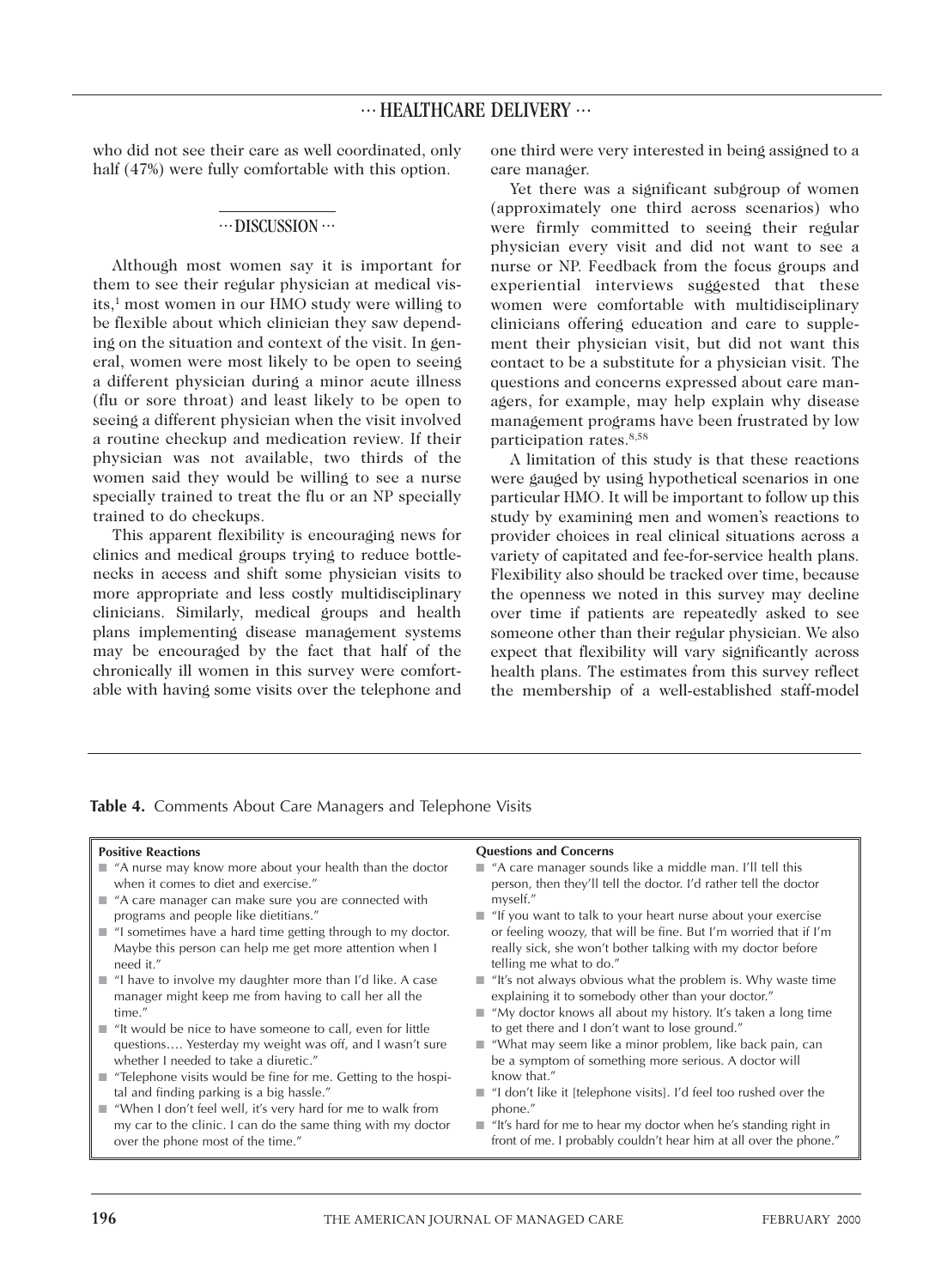HMO with high member satisfaction and retention. To date, our HMO members have not been exposed to the models we discussed, because historically there have been few NPs in primary care and very limited application of a team model. Obviously, different contexts and populations may promote different reactions and preferences among patients. For example, we might expect health plans that emphasize greater choice among providers (eg, indemnity or preferred provider organizations) to face greater patient resistance to more flexible service models. Because in this study flexibility varied with age and health plan satisfaction, we would expect lower levels of flexibility in health plans with older and less satisfied members.

Study strengths include a high response rate and random-stratified sampling to ensure the telephone survey sample reflected the demographics of health plan membership. The study also benefited from using multiple methods to gather openended feedback and give voice to various points of view.

Taken together, the feedback from the women suggests several next steps for primary care redesign initiatives. First, programs need to inform members of the roles and qualifications of multidisciplinary clinicians. In this study, approximately half of the women without a college education did not know the differences between an RN and an NP. Call centers, appointment clerks, and physicians can incorporate brief education about clinicians' roles into their routine contacts with members (eg, an NP is not "practicing" or in training). Women also were reassured when told that the clinician is specially trained to help with their medical issue.

Second, clinics and medical groups should take steps to heighten coordination of care. Across scenarios, women who felt their care had not been well coordinated in the past were most resistant to seeing a different physician or multidisciplinary clinician. Prior research suggests concerns about inadequate coordination and communication may at times be justified.32,33,59 In contrast, women in this study were most comfortable with team care when they felt their prior care had been well coordinated and were reassured that the other clinicians "worked closely with their doctor." The success of these new models depends on having the training and systems to ensure that members who see different physicians return to future visits with their primary physician and experience continuity in care and communications. These efforts would benefit from further research clarifying the specific actions or messages that heighten patients' confidence that their care will be coordinated.

Third, primary physicians need to maintain a continuous and positive relationship with their patients, even if the majority of preventive, acute, or chronic care is delivered by other team members. Many women said they would be satisfied by simply "touching base" briefly with their physician during visits, whereas others expected their physician to play a more central role directing their care and supervising decisions. Promoting a friendly and supportive clinic environment may be especially important during a period of redesign, given our findings that women who were already dissatisfied and saw staff as rude were most likely to be resistant to changes.

The greatest challenge to primary care redesign is finding ways to learn, record, and address the contrasting preferences of patients. If medical groups continue to shift toward a multidisciplinary team model but implement a "one size fits all" design, they risk encountering resistance from at least one third of their women patients and may be vulnerable to significant defections. Alternatively, organizations can build capabilities for mass customization, whereby the same medical office or group can deliver different configurations of providers and care strategies depending on the age, needs, and preferences of the patient. As a first step, appointment clerks can ask about preferences and then channel the patient to the most appropriate match. True mass customization will require information systems to record and remember these preferences and a commitment from management and clinicians to design customizable operations that respect and value patient differences.

#### **Acknowledgments**

We greatly appreciate our colleagues Vicki Bullman, Cynthia Carey-Grant, Amy Conway, MPH, Erin Dixon, Darothy Durkac, Jennifer Eichman, MPH, Lorinda Hartwell, PhD, Mark Ishimatsu, and Julie Ferris, MPH, who contributed to all stages of this project. The quality of the study was ensured by the skill and dedication of the interviewers and facilitators: Andrea Altschuler, PhD, Ana Maria Arumi, Lynn Northrop, PhD, Catherine Perz, PhD, Yen Tu, Renee Williams, and Ellen Wunderlich, RN. We are grateful for the suggestions of the editors and two anonymous reviewers. Special thanks to Steven Freedman, MD, for his advice and insight during the planning of this project and writing of this manuscript. Finally, this work is dedicated to the 2000 women who offered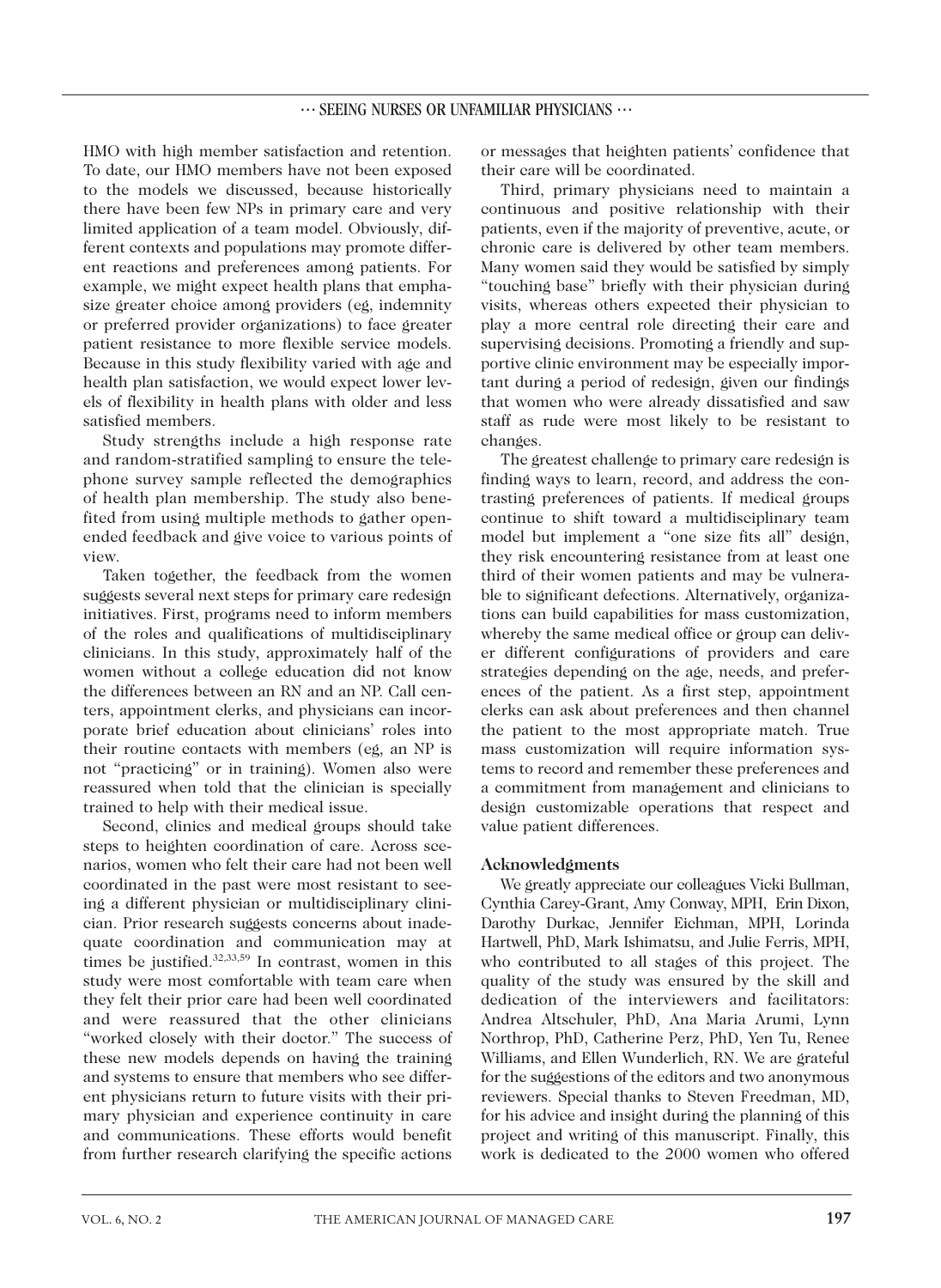their time and input on ways to make the healthcare system better meet their needs.

### $\cdots$  REFERENCES $\cdots$

**1.** Bartman B. Women's access to appropriate providers within managed care: Implications for the quality of primary care. *Women's Health Issues* 1996;6:45-40.

**2.** Blumenthal D, Mort E, Edwards J. The efficacy of primary care for vulnerable population groups. *Health Serv Res* 1995;30:253-273.

**3.** Blount A, ed. *Integrated Primary Care.* New York, NY: Norton & Company; 1998.

**4.** Felt-Lisk S. How HMOs structure primary care delivery. *Manag Care Q* 1996;4:96-105.

**5.** Franks P, Clancy C, Nutting P. Gatekeeping revisited— Protecting patients from overtreatment. *N Engl J Med* 1992;327:424-429.

**6.** Solberg LI. Using continuous quality improvement to improve diabetes care in populations: The IDEAL model. Improving care for Diabetics through Empowerment Active collaboration and Leadership. *Jt Comm J Qual Improv* 1997;23:581-592.

**7.** Baldwin L, Inui TS, Steinkamp S. The effect of coordinated, multidisciplinary ambulatory care on service use, charges, quality of care, and patient satisfaction in the elderly. *J Community Health* 1993;18:95-108.

**8.** MacStravic RES, Montrose G. *Managing Healthcare Demand*. Gaithersburg, MD: Aspen Publishers; 1998:557. **9.** Nolan T, Schall MW, Berwick DM, Roessner J, eds. *Reducing Delays and Waiting Times Throughout the Healthcare System.* Boston, MA: Institute for Healthcare Improvement; 1996. Carver P, ed. Breakthrough Series Collaborative.

**10.** Elsenhaus V, Marquart C, Bledsoe T. Use of self-care manual shifts utilization pattern. *HMO Pract* 1995;9:88-90.

**11.** Cooper R. Perspectives on the physician workforce to the year 2020. *JAMA* 1995;274:1534-1543.

**12.** Mundinger M. Advanced-practice nursing—Good medicine for physicians? *New Engl J Med* 1994;330:211-214.

**13.** Weiner J, Steinwachs DM, Williamson JW. Nurse-practitioner and physician assistant practices in three HMOs: Implications for future US health manpower needs. *Am J Public Health* 1986;76:507-511.

**14.** Buerhaus P, Staiger DO. Managed care and the nurse workforce. *JAMA* 1996;276:1487-1493.

**15.** Brown S, Grimes DE. *Nurse–Practitioners and Certified Nurse-Midwifes—A Meta-Analysis of Studies on Nurses in Primary Care Roles.* Washington, DC: American Nurses Publishing; 1993.

**16.** Croghan TW, Lair TJ, Engelhart L, et al. Effect of antidepressant therapy on healthcare utilization and costs in primary care. *Psychiatr Serv* 1997;48:1420-1426.

**17.** Mitchell J, Greenberg J, Finch K, et al. Effectiveness and economic impact of antidepressant medications: A review. *Am J Manag Care* 1998;3:323-330.

**18.** Miller R, Luft H. Does managed care lead to better or

worse quality of care? *Health Aff* 1997;16(5):7-25.

**19.** Moore R. Improving the treatment of depression in primary care: Problems and prospects. *Br J Gen Pract* 1997;47:587-590.

**20.** Schulberg HC, Block MR, Madonia MJ, et al. The "usual care" of major depression in primary care practice. *Arch Fam Med* 1997;6:334-341.

**21.** Friedmann PD, Saitz R, Samet JH. Management of adults recovering from alcohol or other drug problems: Relapse prevention in primary care. *JAMA* 1998;279:1227-1231.

**22.** Stason W, Shepard D, Perry H, Carmen B. Effectiveness and costs of veterans affairs hypertension clinic. *Med Care* 1994;32:1197-1215.

**23.** Carlson A. Diabetes control program implementation. *Scand J Prim Health Care Suppl* 1988; (suppl 1):105-112.

**24.** Weyrauch K. Does continuity of care increase HMO patients' satisfaction with physician performance. *J Am Board Fam Pract* 1996;9:31-36.

**25.** Hjortdahl P, Laerum E. Continuity of care in general practice: Effect on patient satisfaction. *BMJ* 1992;304:1287-1290. **26.** Stiggelbout A, Kiebert G. A role for the sick role: Patient preferences regarding information and participation in clinical decision-making. *Can Med Assoc J* 1997;157:383-389.

**27.** Kaplan SH, Gandek B, Greenfield S, Rogers W, Ware JE. Patient and visit characteristics related to physicians' participatory decision-making style. *Med Care* 1995;33:1176-1187. **28.** Degner L, Sloan J. Decision making during serious ill-

ness: What role do patients really want to play? *J Clin Epidemiol* 1992;45:941-950.

**29.** Deber R, Kraetschmer N, Irvine J. What role do patients wish to play in treatment decision making? *Arch Intern Med* 1996;156:1414-1420.

**30.** Stewart M. Effective physician-patient communication and health outcomes: A review. *Can Med Assoc J* 1995;152:1423-1433.

**31.** Rosenberg E, Lussier M, Beaudoin C. Lessons for clinicians from physician-patient communication literature. *Arch Fam Med* 1997;6:279-283.

**32.** Berwick D. Seeking systemness. *Healthc Forum J* 1992;35:22-28.

**33.** Weiss LBJ. Faithful patients: The effect of long-term physician-patient relationships on the costs and use of healthcare by older Americans. *Am J Public Health* 1996;86:1742-1747.

**34.** Bartlett D. Preparing for the coming consumer revolution in healthcare. *J Health Care Finance* 1997;23:33-39.

**35.** Laine CDF. Patient-centered medicine. *JAMA* 1996;275:152-156.

**36.** Kelly K. *New Rules for the New Economy.* New York, NY: Viking; 1998.

**37.** McKenna R. *Real Time.* Boston, MA: Harvard Business School Press; 1997.

**38.** Berwick D. Spreading innovation. *Quality Connection* 1997;6:1-3.

**39.** Linder-Pelz S. Toward a theory of patient satisfaction. *Soc Sci Med* 1982;16:577-582.

**40.** Linder-Pelz S, Struening EL. The multidimensionality of patient satisfaction with a clinic visit. *J Commun Health* 1985;10:42-54.